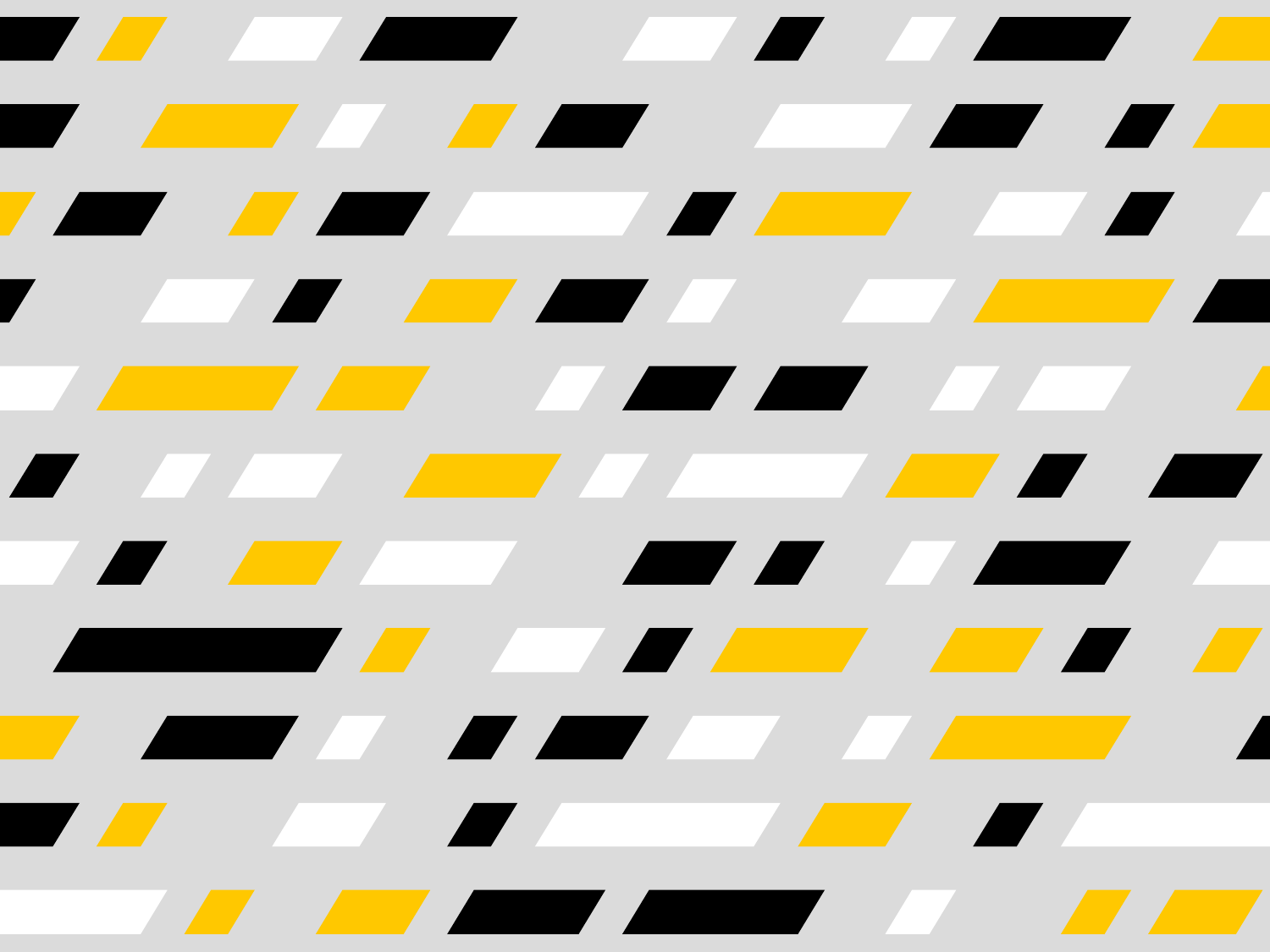

# TRANSPORT EFFECTS OF INTERVENTIONS SUPPORTED UNDER NSRF 2007-2013



**MINISTRY** OF INVESTMENT AND ECONOMIC DEVELOPMENT **European Union** European Structural and Investment Funds

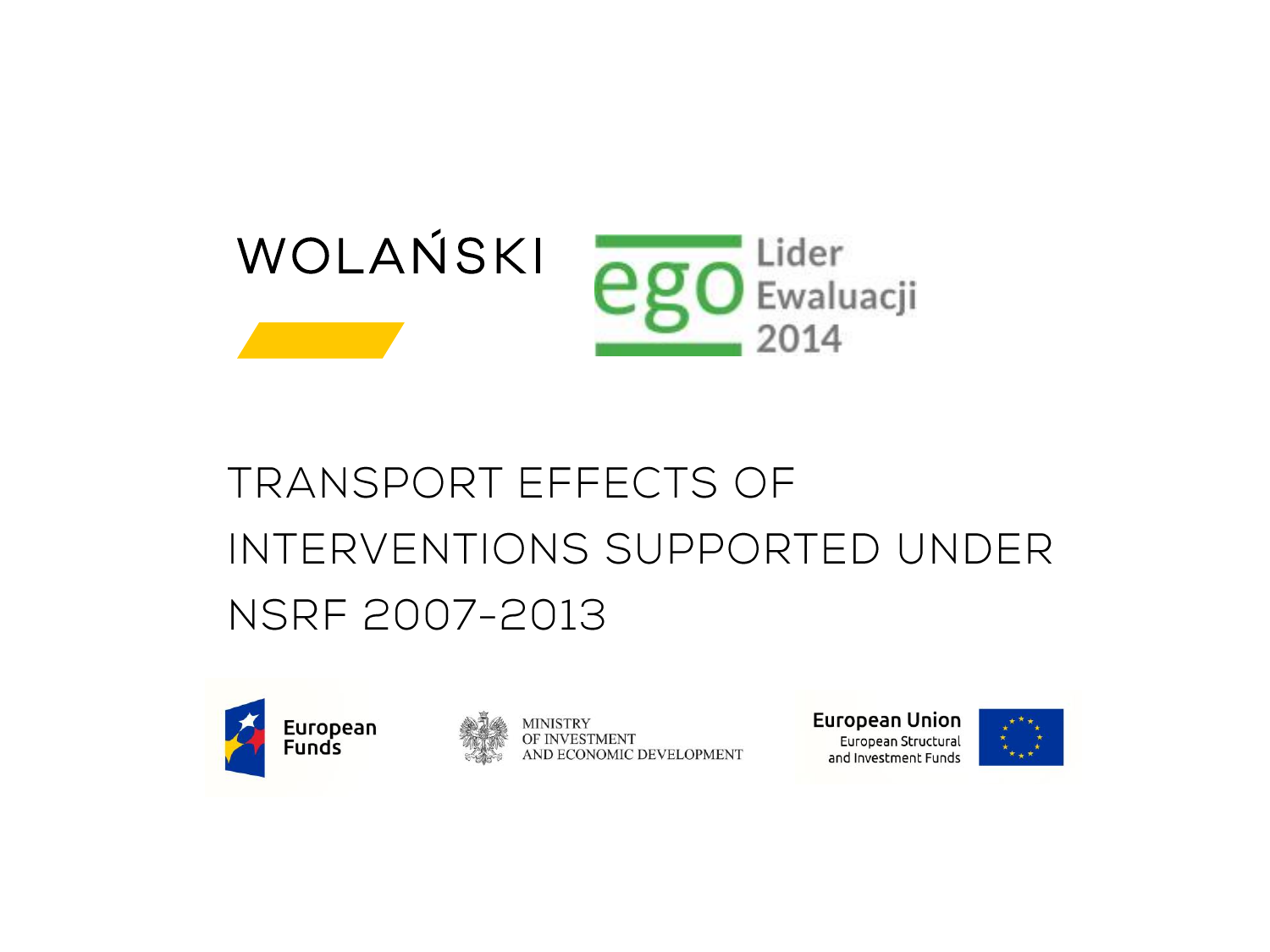### THE SCOPE OF THE STUDY

- Assessment of the impact of the cohesion policy on transport development in the years 2007-2013
- Assessment of the impact of transport projects on the economic growth
- The subject matter of the study the intervention under the NSRF 2007-2013 (financed under both the Cohesion Fund and the Structural Funds)
- The methodology of the study desk research analysis, analysis of the existing data, case studies, interviews, an expert panel, GIS analyses, a CAWI survey, site inspections and econometric modelling using the SPSM method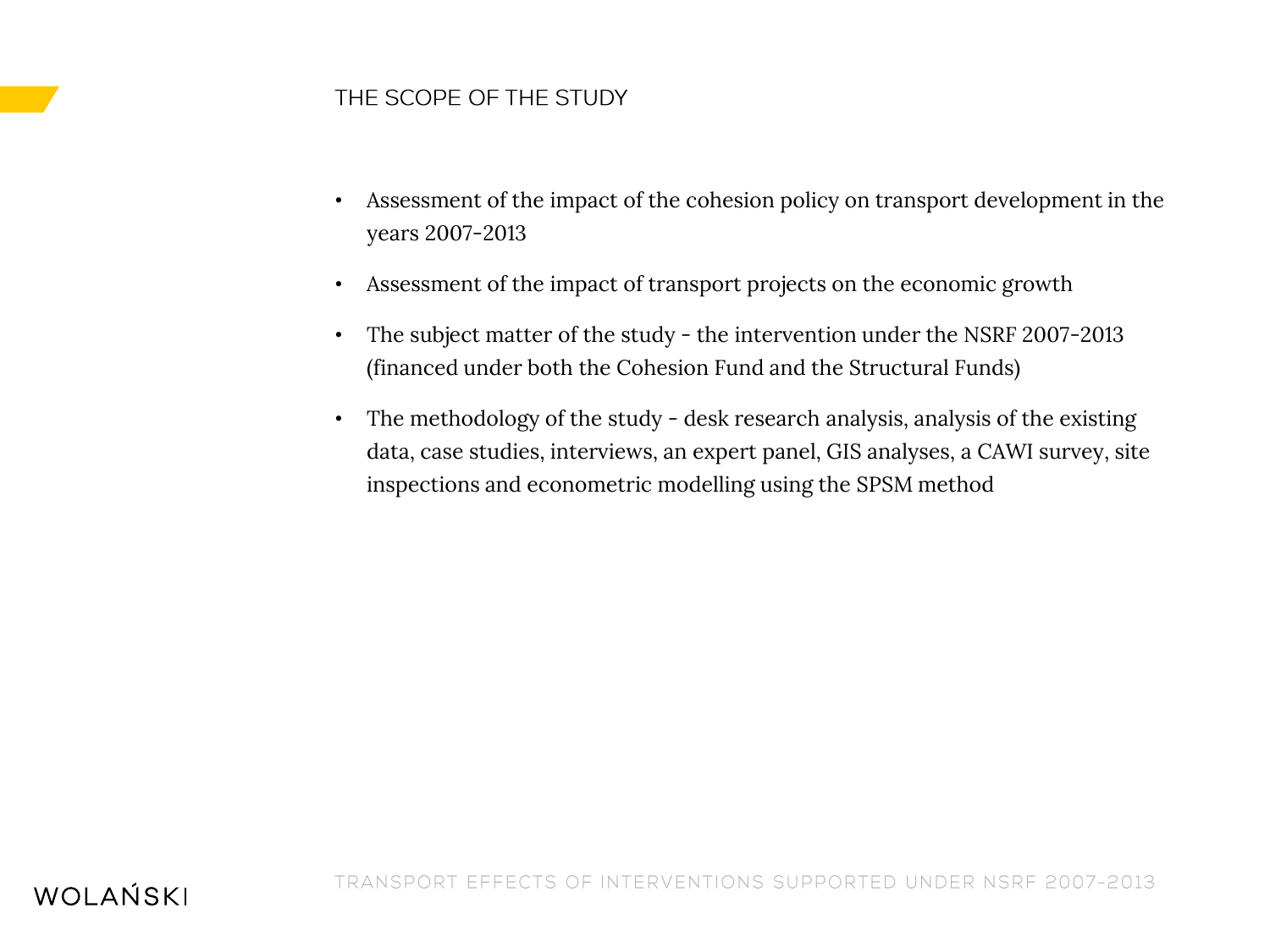### **GENERAL CONCLUSIONS**

- Transport projects generated great benefits for the Polish transport system, including time savings and transport cost savings, which generally shows that the intervention was needed and justified on a macro scale
- For future interventions, however, there is a risk that such benefits will marginally decrease together with the building of the basic transport network components
- The positive impact on traffic safety indicators and the use of environmentally friendly means of transport are relatively low; the reason for this is weak management of complementary activities - not in terms of other projects but steps aimed at security, public transport offer or real reduction of public transport travel time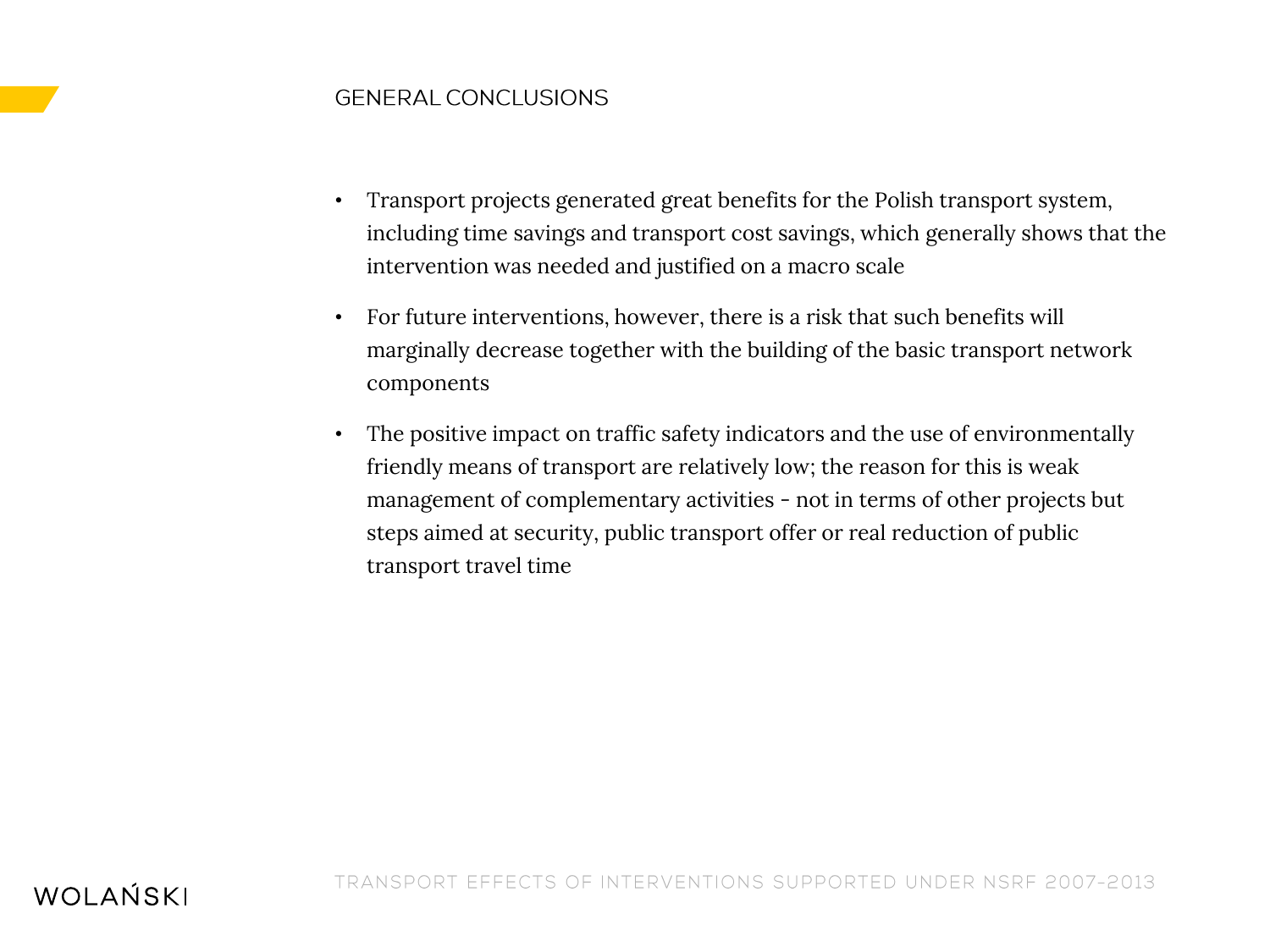### STRATIFIED PROPENSITY SCORE MATCHING MODELLING

- **Goal: Measuring of transport investments' impact on economic development**
- **Challenge: How to measure net effect if every item is subject to very complex intervention and has its own development specification?**
- Describing 380 counties of Poland with:
	- 5 indicators of socio-economic development;
	- complex database of transport and non-transport investments, as well as other development determinants;
	- 8 factors describing over 100 explanatory variables.
- Stratification of counties into 6 groups based on the values of the indicators before the intervention – Ward's method of hierarchical cluster analysis
- Finding the most similar counties in every group and creating pairs discriminant analysis
- Choosing the most characteristic pairs and estimating the net effect of the intervention – counterfactual analysis
- Identifying the external factors affecting the development of the counties case studies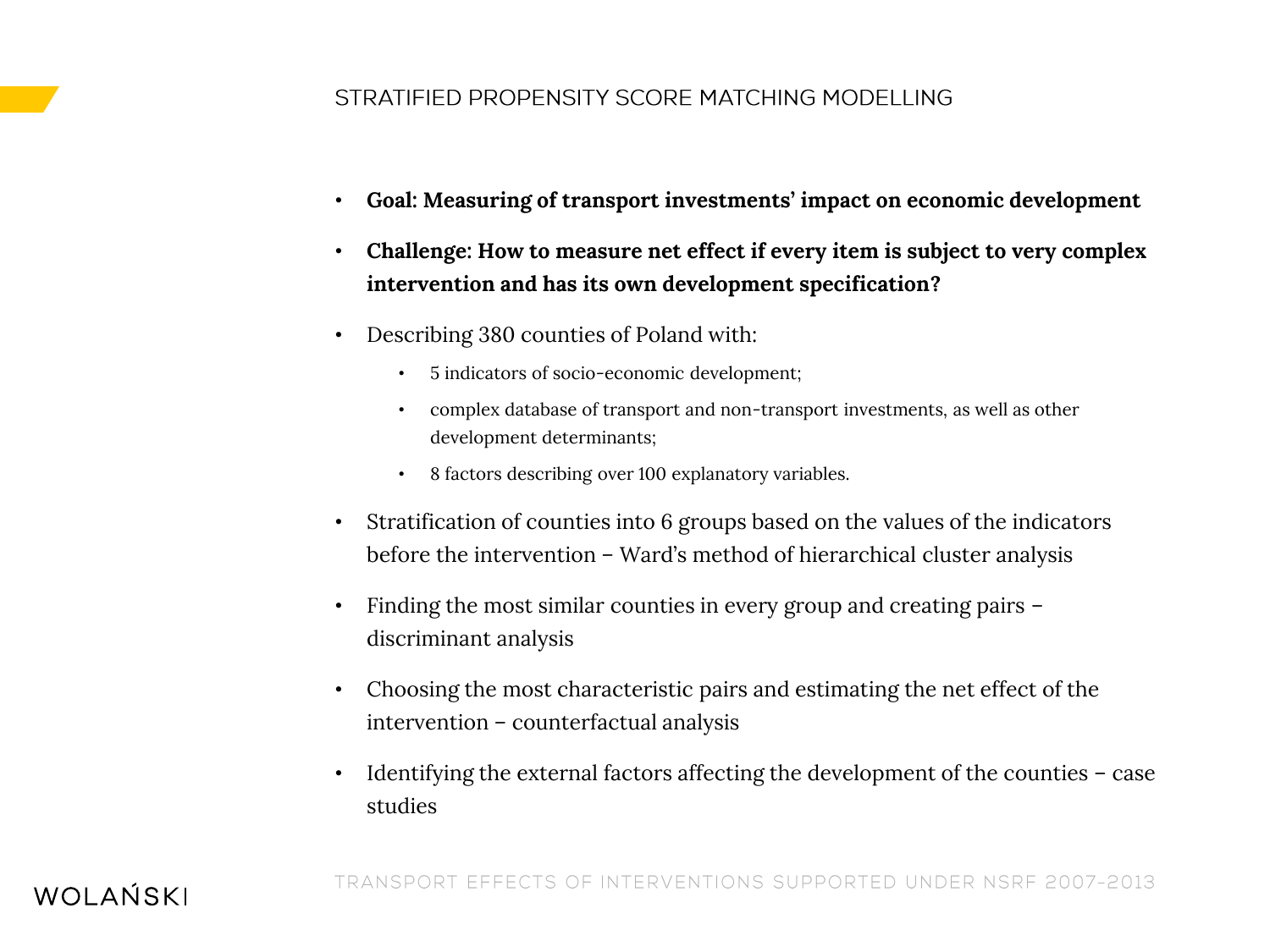### RESULTS OF SPSM MODELLING

Figure 1. Variability of indicators in different groups of counties.

# Variability of indicators



TRANSPORT EFFECTS OF INTERVENTIONS SUPPORTED UNDER NSRF 2007-2013

WOLAŃSKI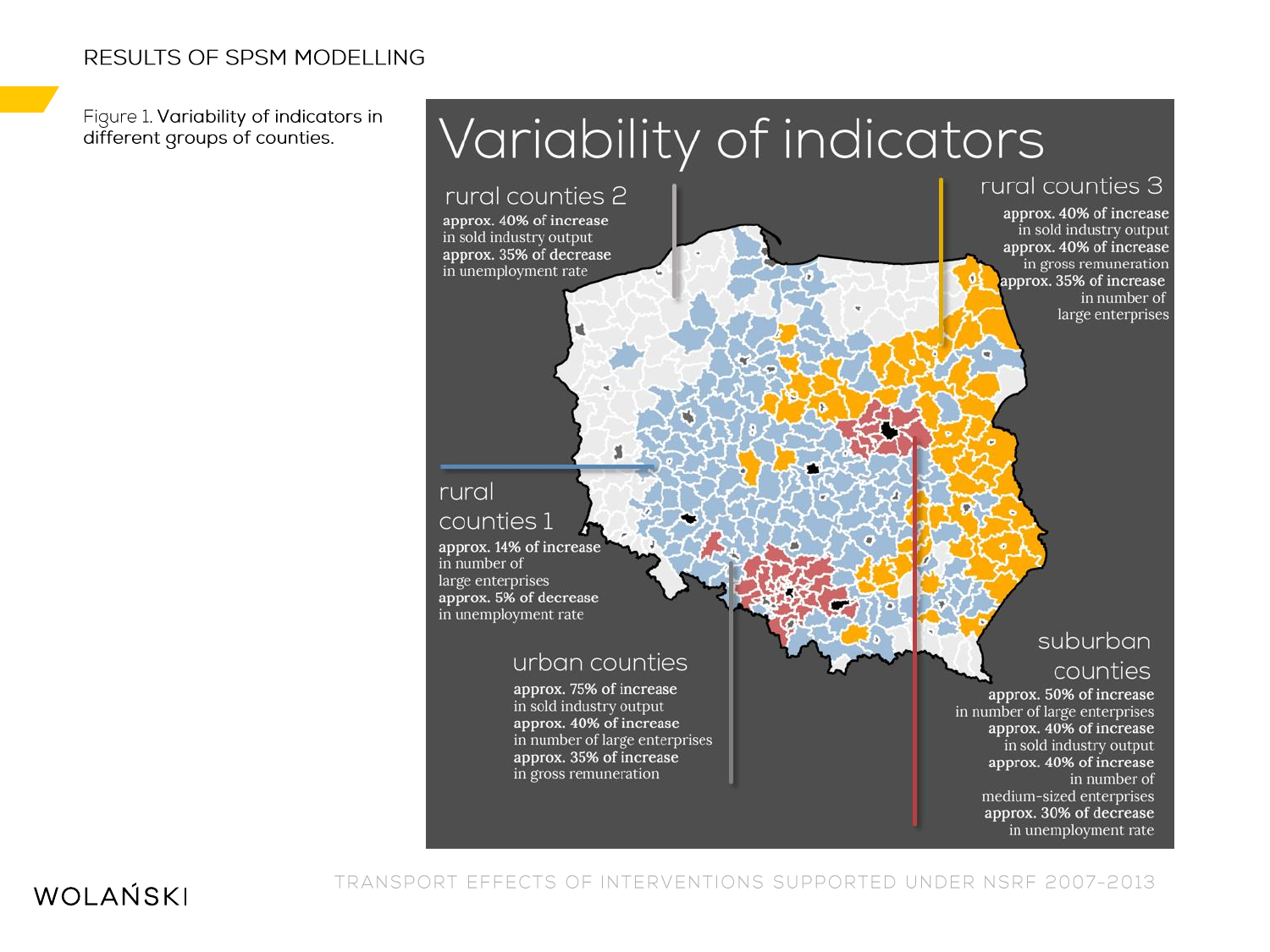**BROADENED STUDY** 

# **Broader regression** analysis

# Selection of case studies

Further conclusions from the study

**WOLANSKI** 

TRANSPORT EFFECTS OF INTERVENTIONS SUPPORTED UNDER NSRE 2007-2013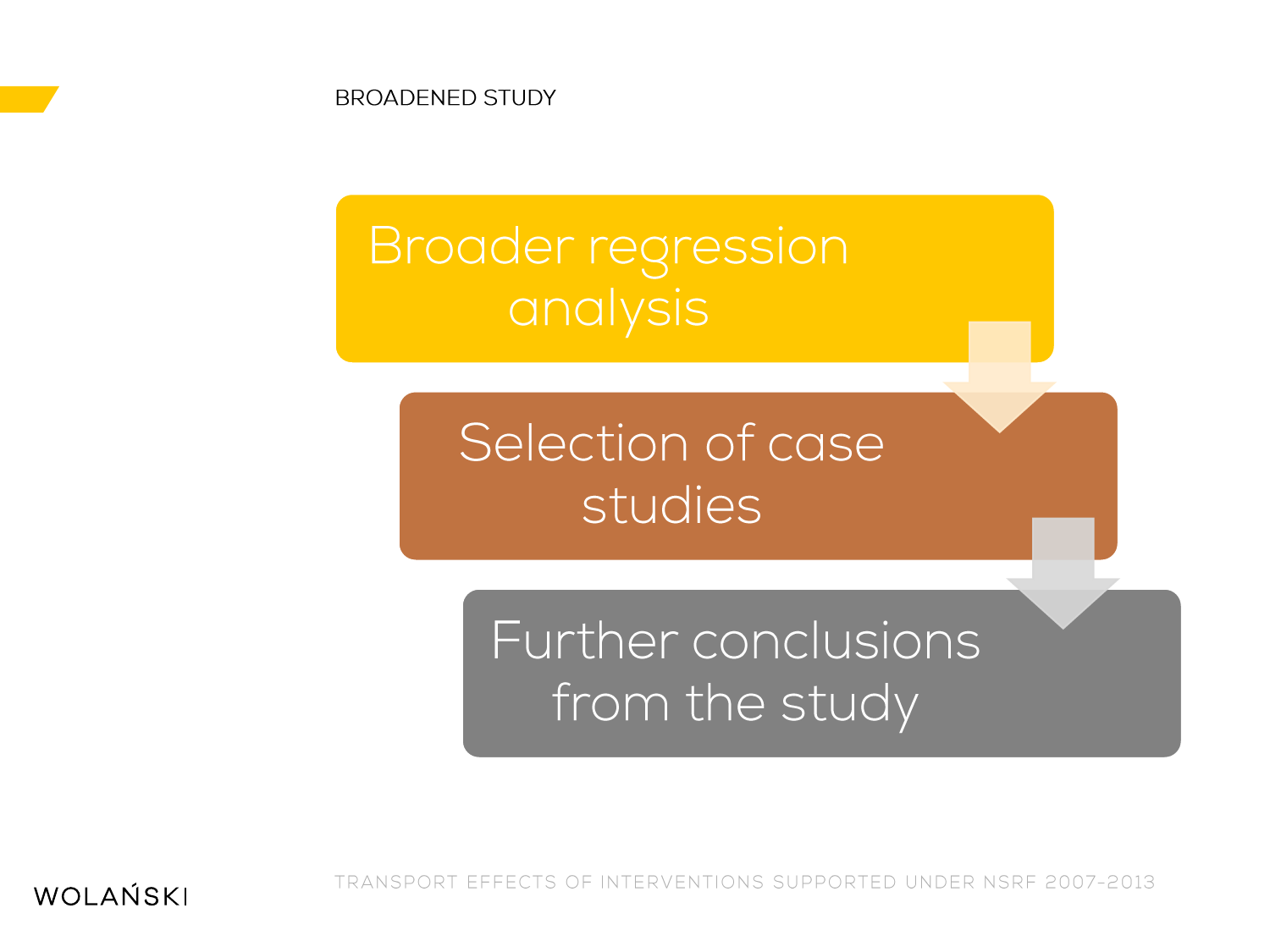#### BROADER REGRESSION ANALYSIS

Further analysis of regression confirmed the majority of conclusions from the primary study:

- In urban counties, the importance of public transport investments had relatively higher results than other transport projects
- In suburban counties local road investments contributed more to the local development than expressways. Smaller impact of railways was a surprise
- In rural counties 1 (central Poland), the impact of transport investments on development was poor – their accessibility was good and it's improvement wasn't key success factor
- In rural counties 2 (north-west Poland) investments in infrastructure have contributed to the growth of economic indicators, and the rolling stock - also to social ones. Complex actions connecting the both gave complex development
- In rural counties 3 (eastern Poland) it was confirmed that local roads were the key development factor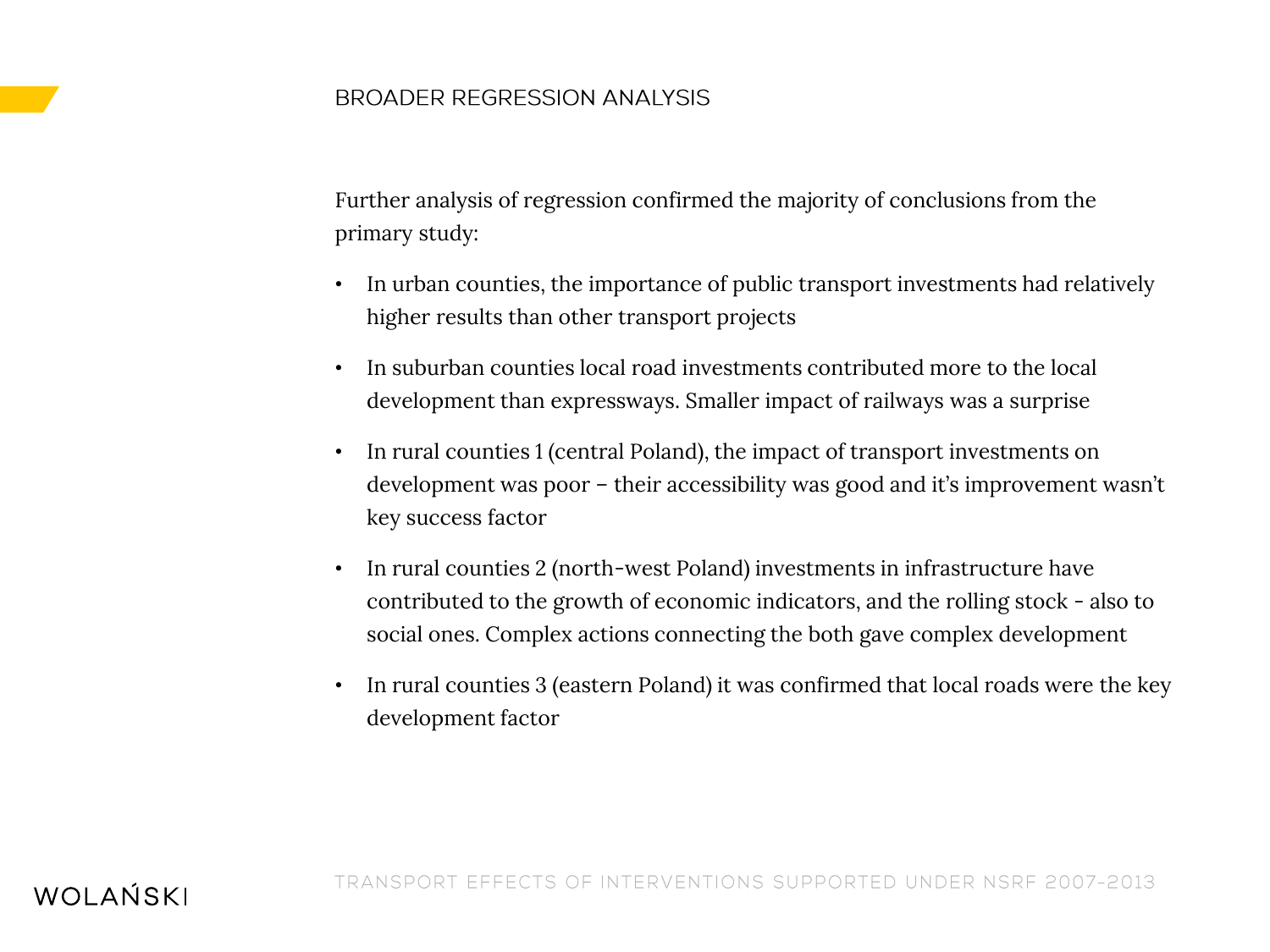## **CASE STUDIES - SELECTION**

- Further conclusions from the original study presented with specific examples
- Identification of the specificity of selected counties and external factors for development
- Selection based on conclusions from broader regression analysis
- Case studies from each county segment
- Various types of transport investments
- The largest socio-economic net effects
- Good and bad practices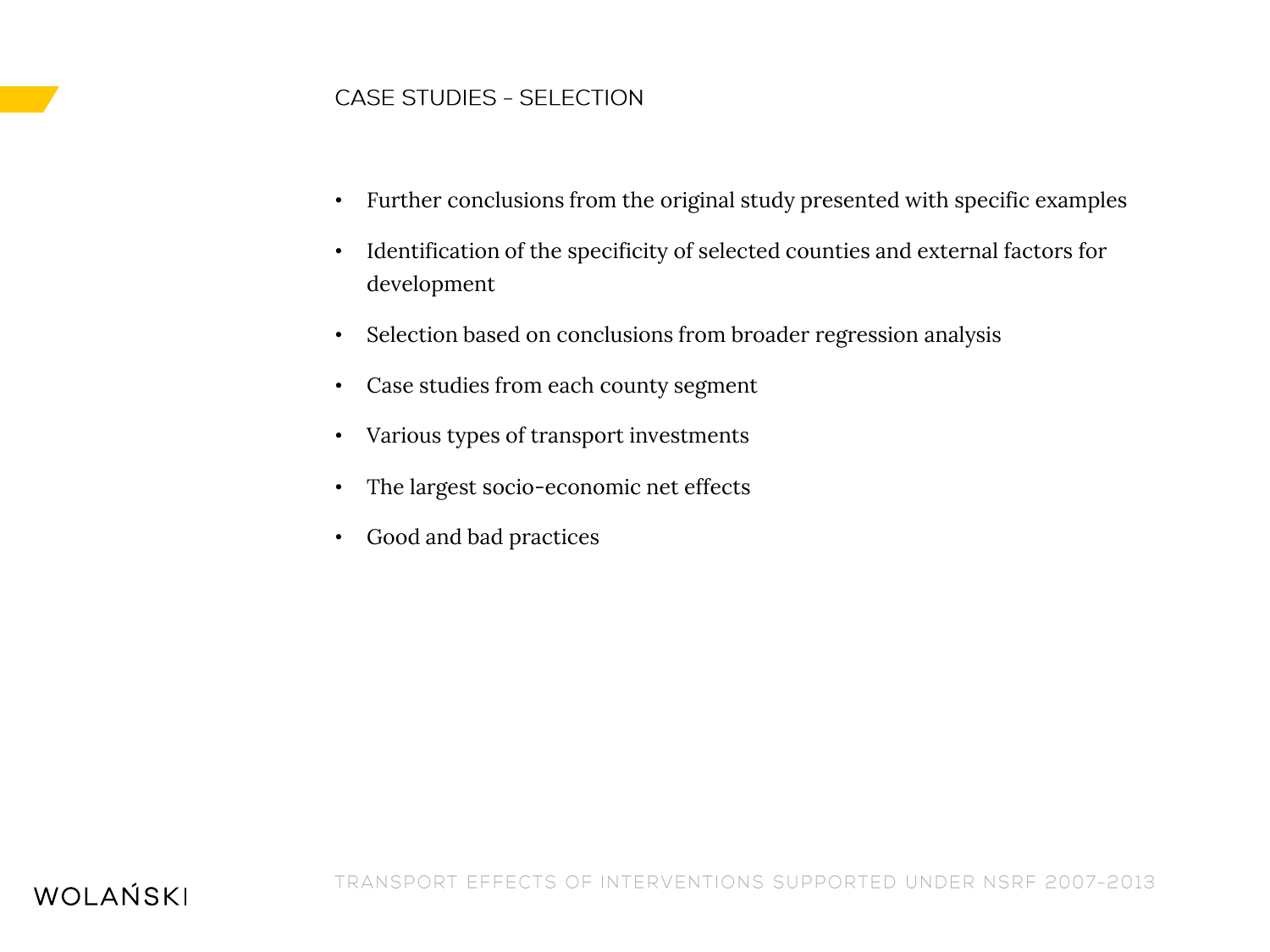- Very comparable cities eastern Poland, similar inhabitants number and area
- Similar values of the indicators before the intervention similar chances for development
- Higher values of the indicators in Lublin after intervention:
	- Higher increase in sold industry output
	- Higher decrease in unemployment rate
	- Higher increase in gross remuneration
	- Higher increase in number of medium-sized and large enterprises
- What's specific in both cities?

Transport investment priorities and complexity of actions.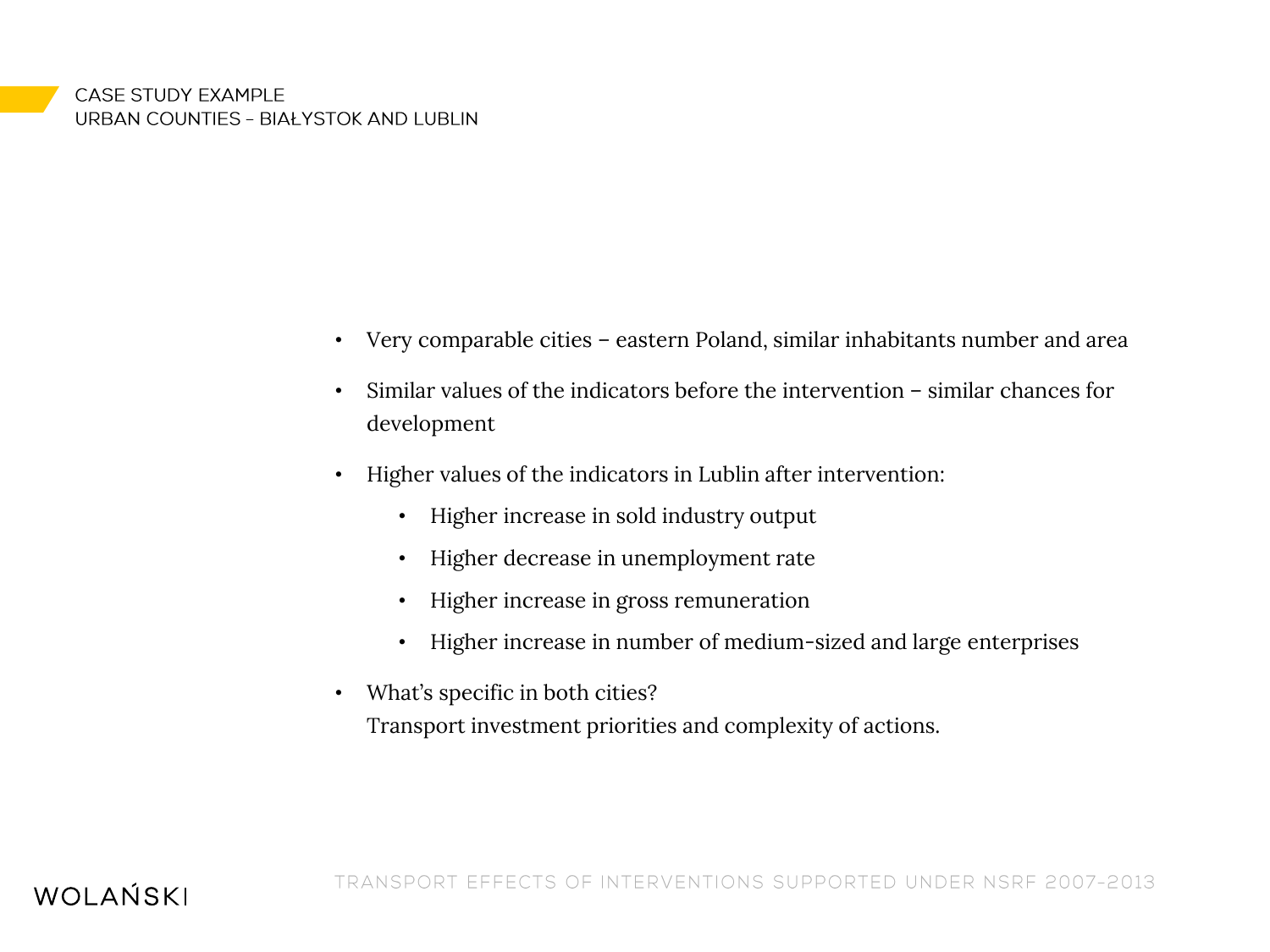#### **CASE STUDY EXAMPLE** URBAN COUNTIES - BIAŁYSTOK AND LUBLIN

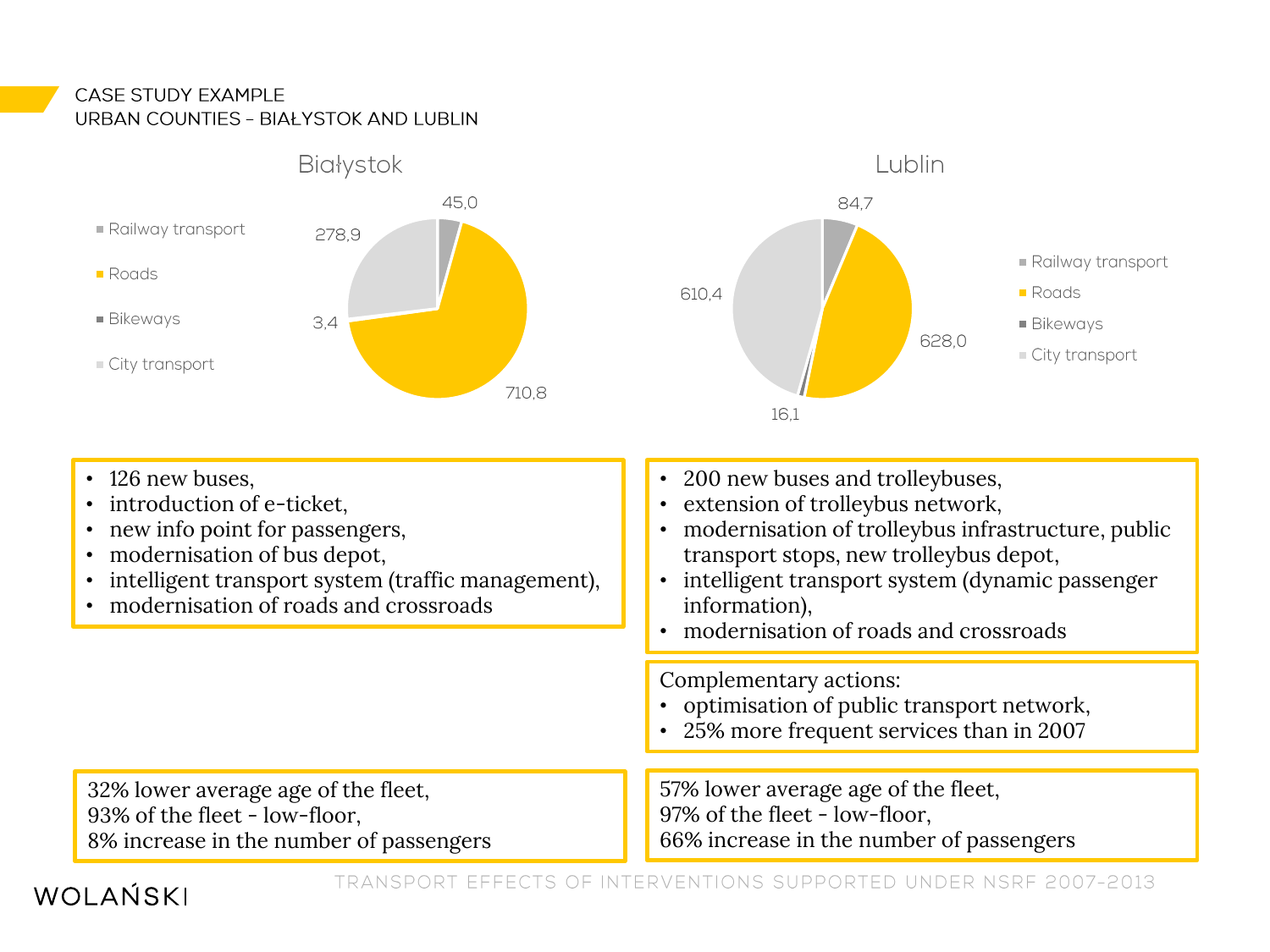- Gdańsk and Szczecin
	- both cities are key Polish harbours
	- the Port of Gdańsk was a subject to much more complex improvement, including landside connections down to the southern border
	- this resulted in much better economic performance of Gdańsk
- Działdowo and Pleszew counties
	- both counties are located ca. 1,5 h rail journey from metropolises and are rather peripheral with poor road connections
	- railway line to Działdowo was subject to complex upgrade, whereas railway line to Pleszew – subject to slight improvements
	- nevertheless performance of Pleszew was much better a reason for that could be more regular and frequent train services and better conditions for freight railway

WOLAŃSKI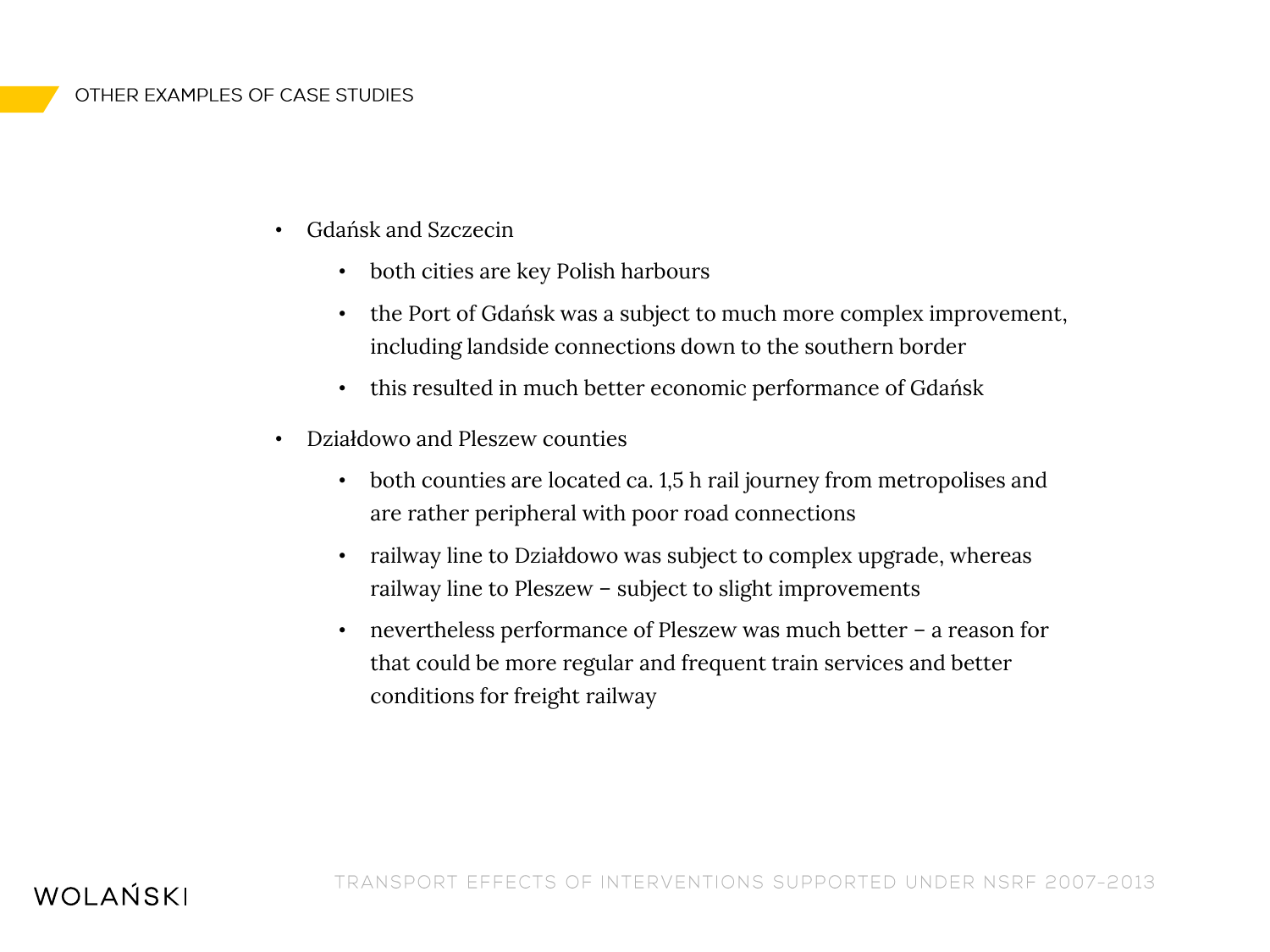## MAIN RECOMMENDATIONS

- Further investments in the transport network of Poland should not be limited to specific type or location-related transport investments or to the general improving of transport accessibility of the territory of Poland, but to investments which are promising on the basis of the analysis results:
	- costs and benefits analysis at the stage of investment selection (formulating the equivalents of the transport development strategy implementation document or branch programs) – especially in case of marginally decreasing efficiency in the future
	- logic of a specific intervention (e. g. a connection necessary for the development of a specific branch of industry in a specific location, implementation of spatially focused development strategies rather than transport, connection of a metropolis with an area of unemployment, etc.)
- Focus on non-infrastructure complementary activities (higher frequency, decreased fares, priority for public transport, driving trainings, enforcement of traffic laws, changes in road planning standards)
- Strengthen the process of planning and management of transport infrastructure and all engaged institutions (state and local government, clusters) - with a focus on comprehensive managing of cargo flows, supporting specific economic policy intentions and further use of infrastructure